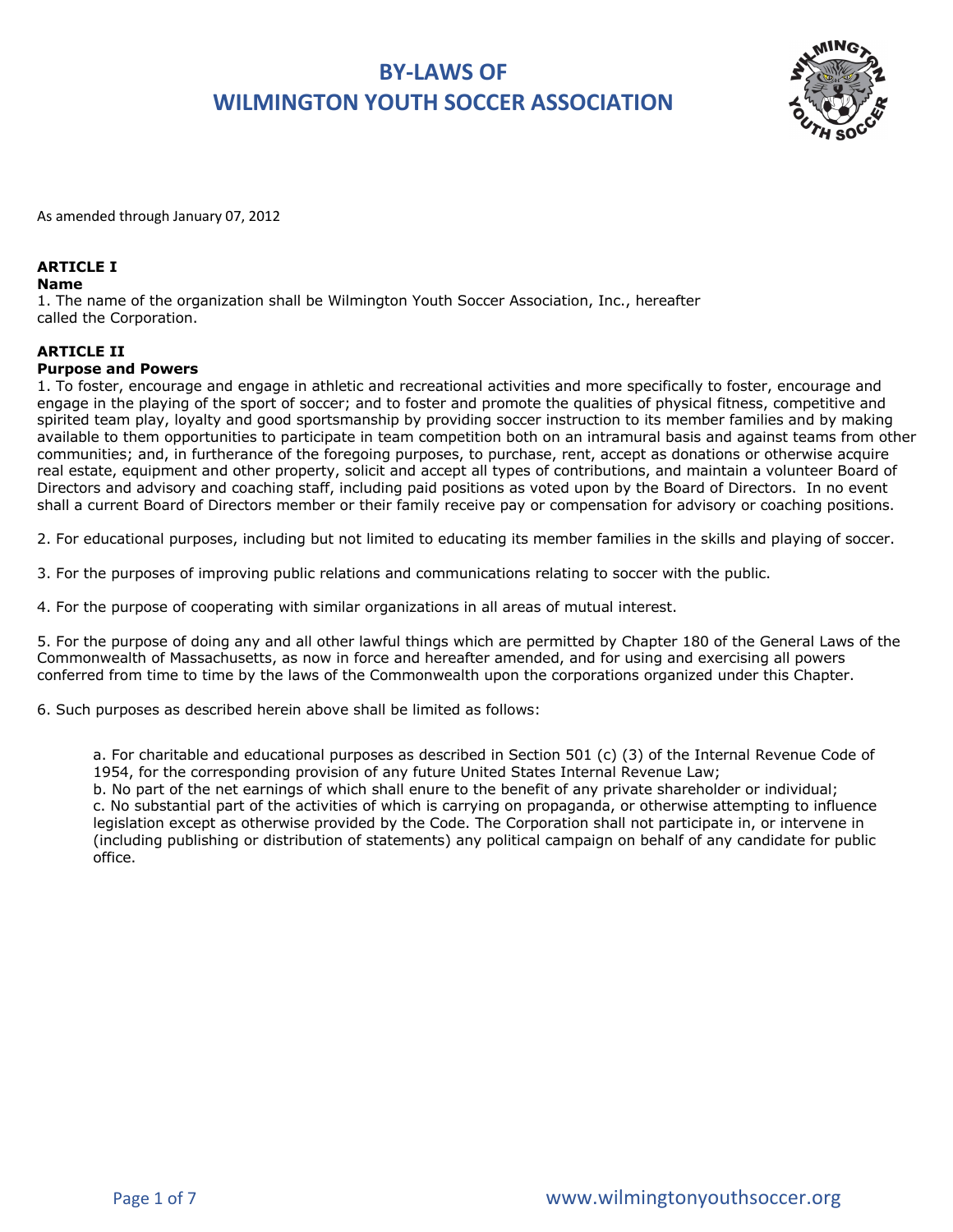

#### **ARTICLE III Membership 1. Qualifications of Members.**

Any resident of the Town of Wilmington who has attained the age of eighteen (18) years shall be eligible for membership without regard to sex, creed, color, religion or national origin and may apply to the Board of Directors for membership pursuant to Section 2. of this Article III. The following classes of individuals shall automatically, without application to the Board of Directors, become members of WYSA:

1. Coach of a team participating in WYSA or that participated within the last calendar year immediately preceding the Annual General Meeting.

2. Parent / Legal guardian of a child registered on a team during the calendar year immediately preceding the Annual General Meeting and who has paid the required dues in full, including late fees, unless such fees have been waived by the Board of Directors.

3. Current and former members of the Board of Directors. Membership in the Corporation by virtue of Class 1 shall cease one year following the conclusion of the member's coaching tenure. Membership in the Corporation by virtue of Class 2 shall cease one year after the individual member has a child registered on a team. All members in the Corporation must abide by these By-laws and by the Rules, Regulations and Policies promulgated by the Board of Directors.

## **2. Procedure for Application for Membership.**

Any person other than those described in Classes 1, 2 and 3 who is eligible for membership may submit an application in writing to the secretary. Upon approval of an application by the Board of Directors, the applicant shall become a full and active member, subject to and bound by the Articles of the Organization and by these By-laws and Rules set forth by the Board of Directors as existing at the time of the admission of such member, or as they may thereafter be amended. The Board of Directors reserves the right to reject any application within (60) days by a majority vote. Any application for membership received less than ten (10) days before a meeting of the Corporation, shall require a majority vote of the Board of Directors for the applicant to be considered a full and active member for that meeting.

The Board of Directors may, by majority vote, appoint members without the necessity of a written application. The membership of any member appointed in this manner shall expire one year from the date of appointment and such membership may be renewed annually by majority vote of the Board of Directors.

### **3. Member in Good Standing.**

A member in good standing is defined as a member who is not indebted to the Corporation.

### **4. Copy of By-laws.**

The Secretary shall, upon request, furnish each new member with a copy of these By-Laws and with the Rules and Policies promulgated by the Board of Directors. Electronic publication of these By-laws shall satisfy this requirement.

### **5. Termination of Membership.**

Membership in this Corporation may be terminated upon filing a written resignation with the Secretary. Resignations from this Corporation shall not relieve the resigning member of any liability for moneys owing to the Corporation. Upon a member's failure to pay his dues and/or any assessments which may from time to time be levied by the Board of Directors within three months after assessment the Treasurer shall issue a report to that effect to the Board of Directors. The Board of Directors may, in its discretion, terminate the membership of that person who has failed to pay his dues or assessments as aforesaid.

The Board of Directors may terminate or suspend any membership by a majority vote.

A member whose membership was terminated by the Board of Directors may appeal said termination at the next meeting of the members of the Corporation. A majority vote of the members present shall be required to reinstate membership.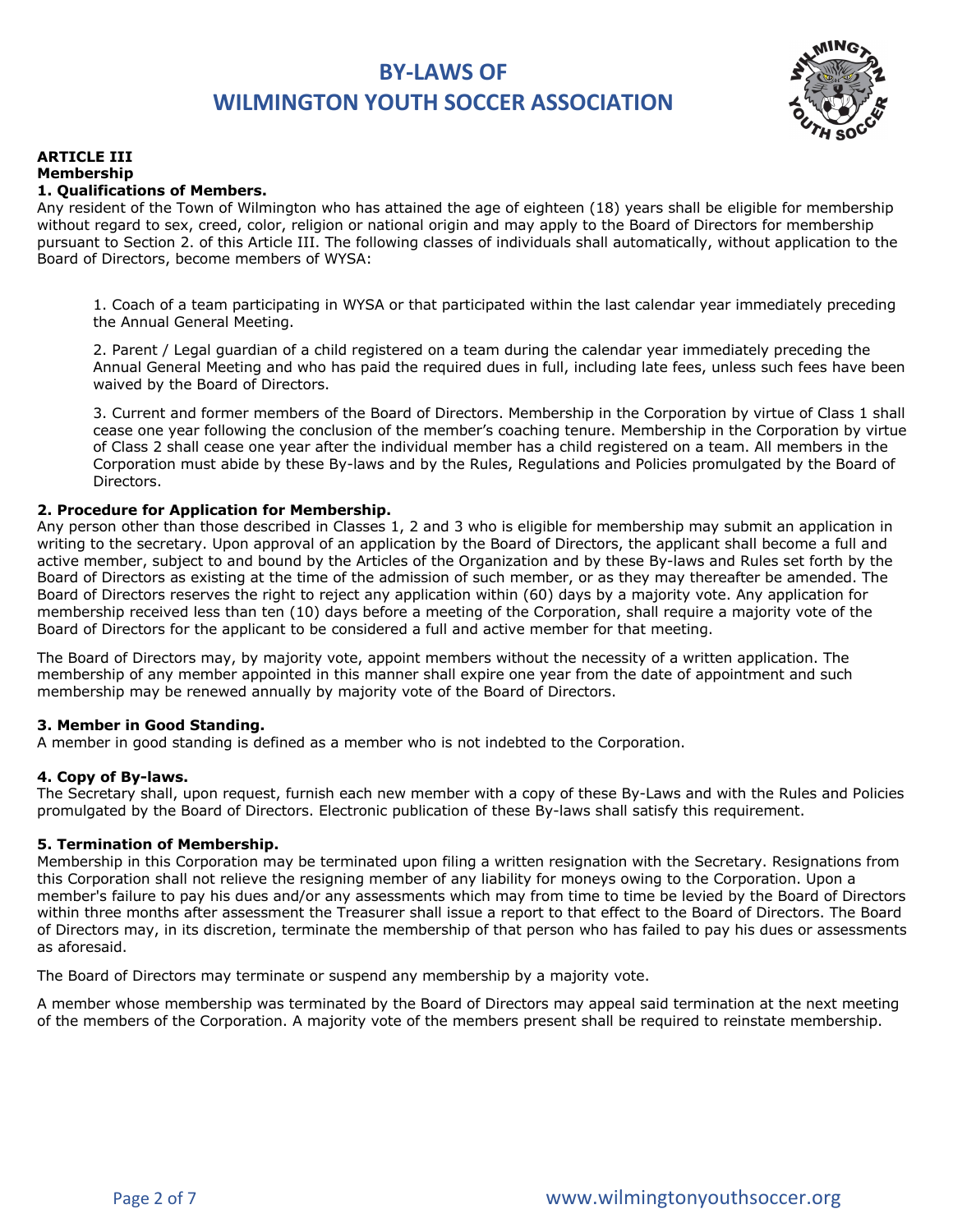

### **6. Eligibility of Officers and Board of Directors.**

The offices of President, Vice-president, Secretary, Treasurer and for the Board of Directors shall be filled by individuals who are members in good standing.

### **7. Dues and Assessments.**

The annual membership dues shall be set annually by the Board of Directors. The Board of Directors may from time to time assess additional charges for, among other things, expenses incurred or to be incurred. Said assessments shall be borne and paid by the members unless otherwise-specified by the Board of Directors.

# **ARTICLE IV**

# **Meetings**

# **1. Annual Meeting.**

The annual meeting of members of the Corporation commencing in 1984 shall be held within 30 days of the close of the Fall Season at an hour and place specified in the notice of meeting. The purposes for which the annual meeting is to be held, in addition to those prescribed by law, by the Articles of Organization or by these By-laws, may be specified by the Board of Directors or by the President. A notice of this meeting should be issued stating the purposes of such meeting.

The attendance at such meeting by fifteen (15) members shall represent a quorum. A vote of the majority of those present at the Annual Meeting shall be binding upon foregoing provisions, a special meeting may be held in lieu thereof, and any action taken at such meeting shall have the same effect as if taken at the annual meeting. The notice of meeting, setting forth the purposes of the meeting, should be issued to all members at least ten (10) days prior to the Annual Meeting. Electronic publication of the Notice of Meeting shall satisfy the notice requirement hereunder.

### **2. Special Meetings.**

Special Meetings of the Corporation may be called at any time by the President or the Board of Directors. It shall be the duty of the Secretary to call a Special Meeting of the members whenever requested to do so by ten percent (10%) or more members stating the time, place and purpose of the meeting.

### **3. Place of Meeting.**

All meetings shall be held at such places, either in the United States or elsewhere, designated in the notice of the meeting.

### **4. Notice of Meetings.**

A notice of every meeting of members stating the place, date and hour thereof, and the purposes for which the meeting is to be held, shall be given by the Secretary or by the person calling the meeting, at least ten (10) days before the meeting to all members by mail, postage prepaid, to the last known post office address of each member or in such other way as the Board of Directors shall order. No notice need be given to any member if a written waiver of notice, executed before or after the meeting by the member or his attorney thereunto authorized is filed with the records of the meeting. Electronic publication of the Notice of Meeting shall satisfy the notice requirement hereunder.

### **4A. Quorum.**

At any meeting of the members, fifteen (15) members present shall constitute a quorum. At any meeting of the members at which a quorum is present, the vote of a majority of those present on any matter, unless a different vote is specified by law, by the Articles of Organization or by these By-laws, shall be sufficient to decide such matter.

### **5. Voting.**

Each member present at a meeting of the Corporation shall have one vote.

#### **6. Action by Writing.**

Any action required or permitted to be taken at any meeting of the Directors may be taken without a meeting if all the Directors consent to the action in writing and the written consents are filed with the records of the meetings of the Board of Directors. Such consents shall be treated for all purposes as a vote at a meeting.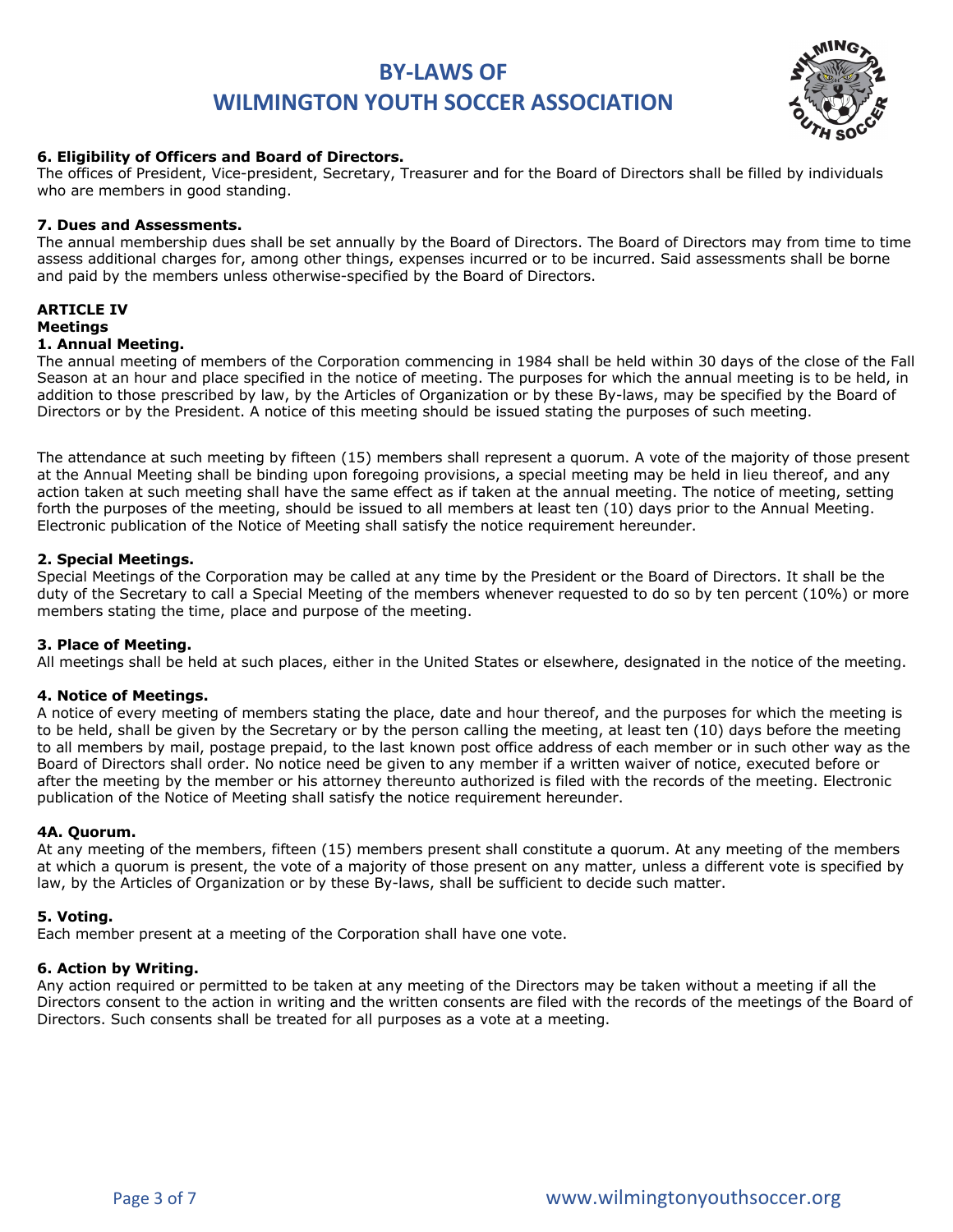

#### **ARTICLE V Board of Directors 1. Powers and Duties.**

The business of the Corporation shall be managed by a Board of Directors that may exercise all the powers of the Corporation except as otherwise provided by law, by the Articles of Organization or by these By-laws. In the event of any vacancy on the Board of Directors or in any office, the remaining Directors may appoint someone by means of a majority vote to fill out the tenure of the vacated position at a general or special meeting of the Board of Directors.

# **2. Number.**

A Board of Directors of at least nine (9) members and not more than nineteen (19) members shall be elected by the membership at the Annual Meeting. The current Board of Directors shall determine the total number of directors for the ensuing year. Any member seeking election to the Board of Directors shall submit a letter of interest to an officer of the Corporation at least ten (10) days prior to the Annual Meeting. Any other members of the corporation may make nominations for Directors from the floor of the Annual Meeting of the Corporation. In order to accept a nomination to be a Director, a member must be in good standing at the time of the annual election.

## **3. Tenure.**

Except as otherwise provided by law, by the Articles of Organization or by these By-laws, Directors shall hold office for a period of two (2) years and thereafter until their successors are chosen and qualified. A Director may not serve more than three consecutive terms. Any Director may resign by delivering his written resignation to the Corporation at its principal office or to the President or Secretary. Such resignation shall become effective upon receipt unless it is specified to be effective at some other time or upon the happening of some other event.

## **4. Removal.**

The members may remove any Director with cause by a vote of the majority of the members, provided that a Director may be removed for cause only after reasonable notice and opportunity to be heard by the members prior to action thereon.

### **5. Meetings.**

Regular meetings of the Board of Directors may be held without call or without notice at such places within or without Massachusetts or within or without the continental limits of the United States and at such times as the Board of Directors may from time to time determine, provided that any Director who is absent when such determination is made shall be given proper notice. Special meetings of the Board of Directors may be held at any time and place designated in a call by the President, Treasurer, or a majority of the Directors then in office. The President shall preside at all meetings of the Board of Directors and in his absence, the Vice president shall preside; otherwise any of the other officers may be appointed by the Directors to preside.

### **6. Notice of Meetings.**

Notice of all meetings of the Board of Directors shall be given to each Director by the Secretary or in case of the death, absence, incapacity or refusal of such person, by one of the Directors calling the meeting. Notice of such meeting shall be given to each Director in person or by telephone or by telegram or by electronic publication or by electronic mail sent to his business or home address at least twenty-four hours in advance of the meeting, or by written notice mailed to his business or home address at least forty-eight (48) hours in advance of the meeting. Notice need not be given to any Director if a written waiver of notice, executed by him before or after the meeting, is filed with the records of the meeting, or to any Director who attends the meeting without protesting notice or waiver of notice of a Directors meeting need not specify the purposes of the meeting.

### **7. Quorum.**

The presence of fifty (50%) percent of the Directors shall constitute a quorum at any meeting of the Board of Directors. Less than a quorum may adjourn any meeting from time to time without further notice.

### **8. Voting.**

Each Director shall have one vote.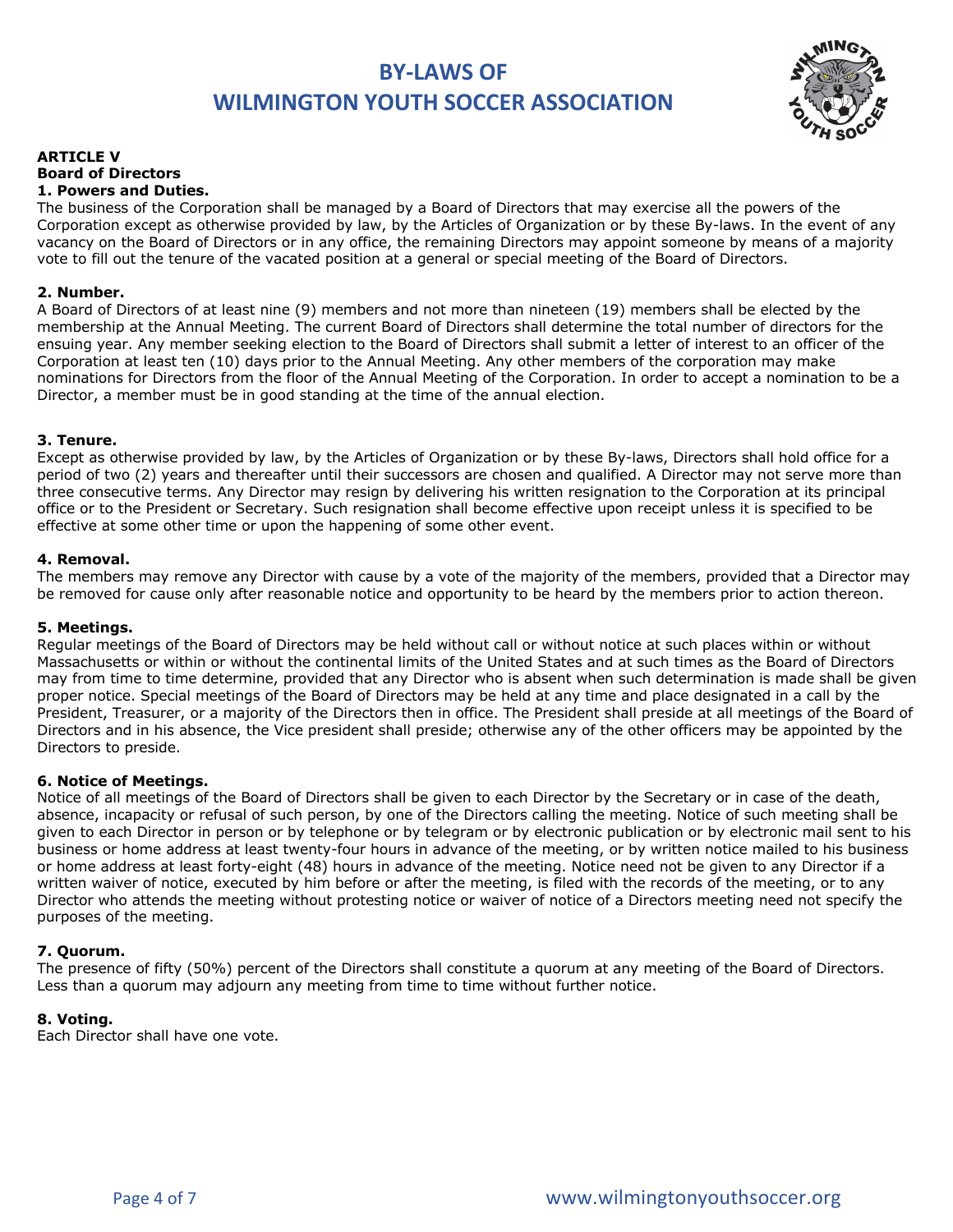

### **9. Action at Meeting.**

At any meeting of the Board of Directors at which a quorum is present, the vote of a majority of those present on any matter, unless a different vote is specified by law, by the Articles of Organization or by these By-laws, shall be sufficient to decide such matter.

### **10. Action of Consent.**

Any action by the Directors may be taken without a meeting if a written consent thereto is signed by all the Directors and filed with the records of the Directors' meetings. Such consent shall be treated as a vote of the Directors for all purposes.

### **11. Committees.**

The Directors may, by vote of a majority of the Directors then in office, elect committees, and may by like vote delegate thereto some or all of their powers except those which by law, the Articles of Organization or these By-laws they are prohibited from delegating. Except as the Directors may otherwise determine, any such committee may make rules for the conduct of its business, but unless otherwise provided by the Board of Directors or in such rules, shall be conducted as nearly as may be in the same manner as is provided by these By-laws for the Directors.

#### **ARTICLE VI Officers 1. Enumeration.**

The officers of the Corporation shall consist of the following:

- a. President
- b. Vice-President
- c. Treasurer
- d. Secretary

### **2. Election.**

All officers shall be elected annually by the Board of Directors at their first meeting immediately following the Annual Meeting.

### **3. Qualification.**

Each officer must also be a Director and a member in good standing of the Corporation. Anyone standing for election as President, Vice President or Treasurer shall have served at least one year as a member of the Board of Directors prior to being installed in such position. The Secretary shall be a resident of Massachusetts unless the Corporation has a resident agent appointed for the purpose of service of process. Any officer may be required by the members to give bond for the faithful performance of his duties to the Corporation in such amount and with such sureties as the Directors may determine. In such event, the Corporation shall pay the bond premium or premiums incurred.

### **4. Tenure.**

Except as otherwise provided by law, by the Articles of Organization or these By-laws, the officers shall each hold office until the next annual meeting of Members and thereafter until his successor is chosen and qualified; unless a shorter term is specified in the vote choosing or appointing him. No person shall hold the same office for a period in excess of three (3) consecutive years. Any officer may resign by delivering his written resignation to the Corporation at its principal office or to the President or Secretary and such resignation shall be effective upon receipt unless it is specified to be effective at some other time or upon the happening of some other event.

### **5. Removal.**

The Board of Directors may remove any officer with or without cause by a vote of a majority of the Directors, provided that an officer may be removed for cause only after reasonable notice and opportunity to be heard by the Directors prior to the action thereon.

### **6. President.**

The President shall be the chief executive officer of the Corporation and shall, subject to the direction of the Board of Directors, have general supervision and control of its business. Unless otherwise provided by the Board of Directors, he shall preside, when present, at all meetings of the members and the Board of Directors. The President, in addition to the Treasurer, shall serve as signatory upon all bank accounts standing in the name of the Corporation.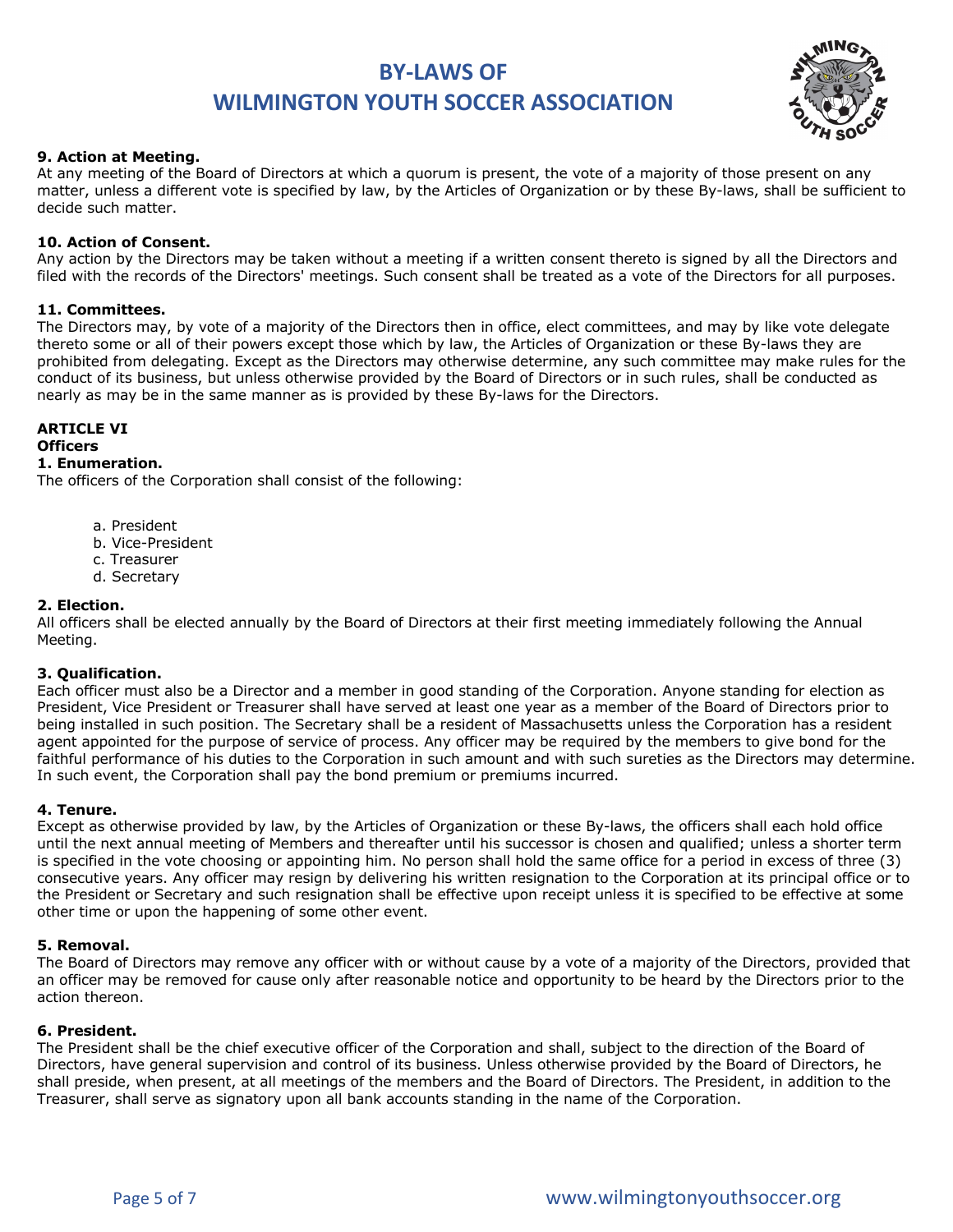

### **7. Vice-President - Administration.**

In the absence or incapacity of the President, the Vice-President shall exercise all powers of the President. In addition, the Vice-President shall have such powers and duties as the Directors may from time to time designate and as are specified throughout these By-laws and the Articles of Organization.

### **7a. Vice-President - Development.**

The Vice-President shall have such powers and duties as the Directors may from time to time designate and as are specified throughout these By-laws and the Articles of Organization.

### **8. Treasurer.**

The Treasurer shall, subject to the direction of the Board of Directors, have general charge of the financial affairs of the Corporation. He shall have custody of all funds, securities and valuable documents of the Corporation, except as the Board of Directors may otherwise provide. He may endorse for deposit or collection all checks, notes, etc., payable to the Corporation or its order and may accept drafts on behalf of the Corporation. He shall cause to be kept accurate accounts of the Corporation's transactions.

### **9. Secretary.**

The Secretary shall keep a record of the meetings of Directors and Members, and shall also keep a record containing the names and addresses of each member. In the absence of the Secretary from any meeting of the Members or Board of Directors, a Temporary Secretary designated by the person presiding at the meeting, shall perform the duties of the Secretary. He shall also give notice of meetings to the Members, Directors, and officers entitled thereto as provided in these By-laws.

### **10. Other Powers and Duties.**

Each officer shall, subject to these By-laws, have in addition to the duties and powers specifically set forth in these By-laws, such other duties and powers as the Board of Directors or Members may from time to time designate.

#### **11. Indemnification.**

Each person now or hereafter a Director or officer of this Corporation, and each person now or hereafter a coach or assistant coach of as team organized by this Corporation and each person selected to be a referee for the games of said teams and activity shall be indemnified by this Corporation against all expenses and losses reasonably incurred or suffered by him in connection with any claim, action, suit or proceedings, civil or criminal, actual or threatened, to which he may be made a party by reason of his being or having been such Director and officer, coach, assistant coach or referee as aforesaid, or by any reason of his alleged acts or omissions as such Director and officer, coach, assistant coach or referee except with respect to any matter as to which he shall have been adjudicated in any proceeding not to have acted in good faith in the reasonable belief that his action was in the best interests of the Corporation, provided, however, that the Corporation may compromise and settle any such claim, action, suit or proceeding and pay such expenses and losses, if such settlement and payment appear to be for the best interest of the Corporation in the judgment of a majority of the disinterested members of the Board of Directors, whose judgment on the matter shall be final.

#### **12. Executive Consultation**

The current President and Vice President shall be permitted to consult freely with past Presidents of the Corporation relative to historical information, prior actions and past practices of the Corporation, including, but not limited to, past and current issues addressed in Executive Session. Both the current President and Vice President and former Presidents of the Corporation may discuss such issues without being deemed to be in violation of applicable rules of the Corporation regarding Executive Session.

# **ARTICLE VII**

# **Miscellaneous Provisions**

### **1. Fiscal Year.**

Except as from time to time otherwise determined by the Board of Directors, the fiscal year of the Corporation shall be the twelve months ending the 31st day of December.

#### **2. Seal.**

The seal of the Corporation shall, subject to alteration by the Directors, bear its name, the word "Massachusetts" and the year of its incorporation.